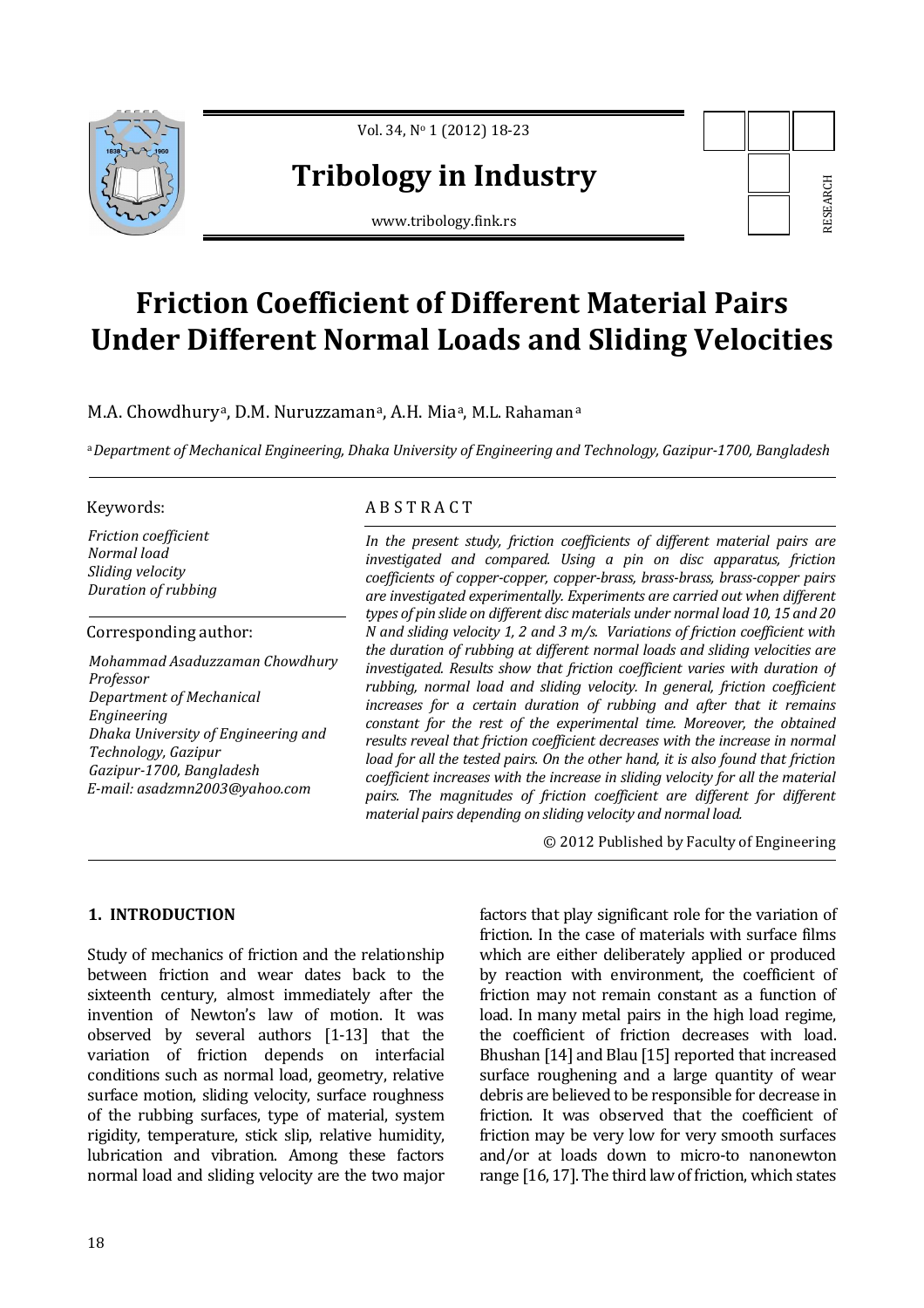that friction is independent of velocity, is not generally valid. Friction may increase or decrease as a result of increased sliding velocity for different materials combinations. An increase in the temperature generally results in metal softening in the case of low melting point metals. An increase in temperature may result in solid-state phase transformation which may either improve or degrade mechanical properties [13]. The most drastic effect occurs if a metal approaches its melting point and its strength drops rapidly, and thermal diffusion and creep phenomena become more important. The resulting increased adhesion at contacts and ductility lead to an increase in friction [13]. The increase in friction coefficient with sliding velocity due to more adhesion of counterface material (pin) on disc.

It was reported [18-21] that friction coefficient of metals and alloys showed different behavior under different operating conditions. In spite of these investigations, the effects of normal load and sliding velocity on friction coefficient of different material pairs are yet to be clearly understood. Therefore, in this study an attempt is made to investigate the effect of normal load and sliding velocity on frictional behavior of different material combinations. Moreover, the effects of duration of rubbing on friction coefficient of these materials are examined in this study. It is expected that the applications of these results will contribute to the different concerned mechanical processes.

### **2. EXPERIMENTAL**

A pin-on-disc apparatus was used for conducting frictional tests. Copper (99.90%Cu-0.005%Pb-0.001%Bi-balance O2) and brass (64%Cu-34%Zn-2%Pb) were used as disc and pin materials. To measure the frictional force acting on the pin during sliding on the rotating plate, a load cell (TML, Tokyo Sokki Kenkyujo Co. Ltd, CLS-10NA) along with its digital indicator (TML, Tokyo Sokki Kenkyujo Co. Ltd, Model no. TD-93A) was used. The coefficient of friction was obtained by dividing the frictional force by the applied normal force (load). To measure the surface roughness of the test samples, Taylor Hobson Precision Roughness Checker (Surtronic 25) was used. Before friction tests, the average surface roughnesses of copper and brass test samples were found to be *R*a = 0.4-0.5 µm. Each test was conducted for 10 minutes of rubbing time with new pin and test sample. Furthermore, to ensure

the reliability of the test results, each test was repeated five times and the scatter in results was small, therefore the average values of these tests were taken into consideration. The detail experimental conditions are shown in Table 1.

| No. | Parameters               | Operating conditions                                                         |
|-----|--------------------------|------------------------------------------------------------------------------|
| 1.  | Normal load              | 10, 15 and 20 N                                                              |
| 2.  | Sliding velocity         | $1, 2, 3 \text{ m/s}$                                                        |
| 3.  | Relative humidity        | $70 (\pm 5)\%$                                                               |
| 4.  | Duration of rubbing      | 10 minutes                                                                   |
| 5.  | Surface condition        | Dry                                                                          |
| 6.  | Material pair (disc-pin) | Copper-copper<br>(ii) Copper-brass<br>(iii) Brass-brass<br>(iv) Brass-copper |

**Table 1.** Experimental conditions.

#### **3. RESULTS AND DISCUSSION**

Fig. 1 shows the variation of friction coefficient with the duration of rubbing at different normal loads for copper-copper pair. During experiment, the sliding velocity and relative humidity were 1 m/s and 70 % respectively.



Fig. 1. Variation of friction coefficient with the variation of duration of rubbing and normal load (sliding velocity: 1 m/s, relative humidity: 70 %; pair copper-copper).

Curve 1 of this figure is drawn for normal load 10 N. From this curve, it is observed that at the initial duration of rubbing, the value of friction coefficient is 0.104 and then increases very steadily up to 0.137 over a duration of 7 minutes of rubbing and after that it remains constant for the rest of the experimental time. At the initial stage of rubbing, friction is low and the factors responsible for this low friction are due to the presence of a layer of foreign material on the disc surface. This layer on the disc surface in general comprises of (i) moisture,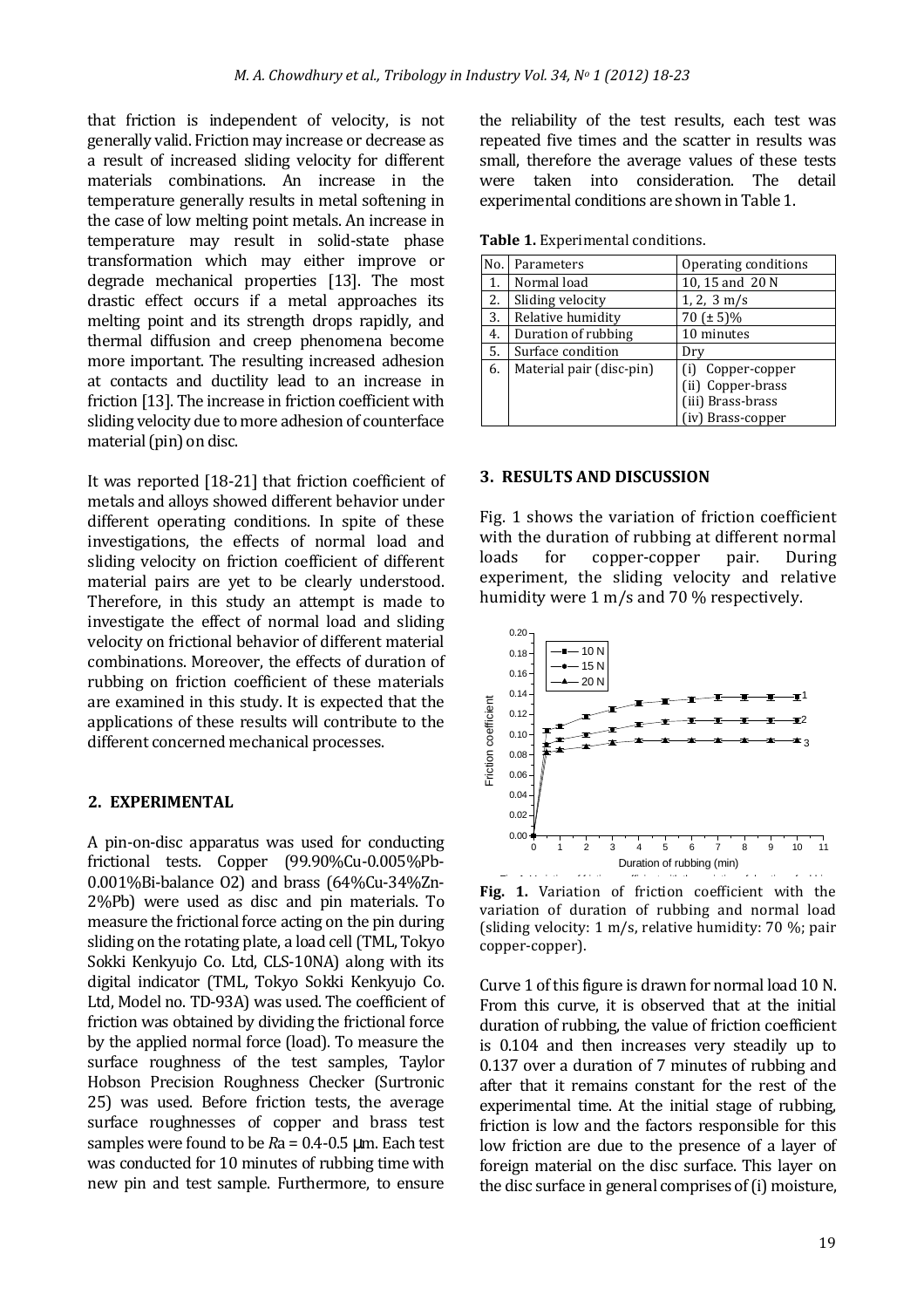(ii) oxide of metals, (iii) deposited lubricating material, etc. Copper readily oxidizes in air, so that, at initial duration of rubbing, the oxide film easily separates the two material surfaces and there is little or no true metallic contact and also the oxide film has low shear strength. After initial rubbing, the film (deposited layer) breaks up and clean surfaces come in contact which increase the bonding force between the contacting surfaces. At the same time due to the ploughing effect, inclusion of trapped wear particles and roughening of the disc surface, the friction force increases with duration of rubbing. After certain duration of rubbing, the increase of roughness and other parameters may reach to a certain steady state value and hence the values of friction coefficient remain constant for the rest of the time.

Curves 2 and 3 of this figure are drawn for normal load 15 and 20 N respectively and show similar trends as that of curve 1. From these curves, it is also observed that time to reach steady state value is different for different normal load. Results show that at normal load 10, 15 and 20 N, coppercopper pair takes 7, 6 and 4 minutes respectively to reach steady friction. It indicates that the higher the normal load, the time to reach steady friction is less. This is because the surface roughness and other parameter attain a steady level at a shorter period of time with the increase in normal load. The trends of these results are similar to the results of Chowdhury and Helali [22, 23]. Similar trends are observed for copper-brass, brass-brass and brass-copper pairs and these results are presented in Table 2.

**Table 2** 

Friction coefficient at different normal loads for different material pairs (sliding velocity: 1 m/s, relative humidity: 70 %)

| Material pairs    | Copper-copper        |       |       | Copper-brass |       |       | Brass-brass |       |       | Brass-copper |       |       |
|-------------------|----------------------|-------|-------|--------------|-------|-------|-------------|-------|-------|--------------|-------|-------|
| Normal load,<br>N | 10                   | 15    | 20    | 10           | 15    | 20    | 10          | 15    | 20    | 10           | 15    | 20    |
| Time (min)        | Friction coefficient |       |       |              |       |       |             |       |       |              |       |       |
| $\Omega$          | 0.00                 | 0.00  | 0.00  | 0.00         | 0.00  | 0.00  | 0.00        | 0.00  | 0.00  | 0.00         | 0.00  | 0.00  |
| 0.5               | 0.104                | 0.09  | 0.082 | 0.118        | 0.104 | 0.083 | 0.127       | 0.113 | 0.098 | 0.093        | 0.074 | 0.062 |
| 1                 | 0.108                | 0.095 | 0.085 | 0.123        | 0.111 | 0.088 | 0.132       | 0.117 | 0.102 | 0.1          | 0.08  | 0.068 |
| 2                 | 0.118                | 0.1   | 0.088 | 0.13         | 0.118 | 0.098 | 0.138       | 0.12  | 0.105 | 0.111        | 0.088 | 0.077 |
| 3                 | 0.125                | 0.105 | 0.092 | 0.138        | 0.125 | 0.108 | 0.141       | 0.123 | 0.108 | 0.118        | 0.094 | 0.083 |
| 4                 | 0.131                | 0.11  | 0.094 | 0.146        | 0.131 | 0.113 | 0.144       | 0.127 | 0.108 | 0.122        | 0.098 | 0.083 |
| 5                 | 0.133                | 0.113 | 0.094 | 0.154        | 0.135 | 0.113 | 0.147       | 0.127 | 0.108 | 0.127        | 0.098 | 0.083 |
| 6                 | 0.135                | 0.114 | 0.094 | 0.157        | 0.135 | 0.113 | 0.147       | 0.127 | 0.108 | 0.127        | 0.098 | 0.083 |
| 7                 | 0.137                | 0.114 | 0.094 | 0.157        | 0.135 | 0.113 | 0.147       | 0.127 | 0.108 | 0.127        | 0.098 | 0.083 |
| 8                 | 0.137                | 0.114 | 0.094 | 0.157        | 0.135 | 0.113 | 0.147       | 0.127 | 0.108 | 0.127        | 0.098 | 0.083 |
| 9                 | 0.137                | 0.114 | 0.094 | 0.157        | 0.135 | 0.113 | 0.147       | 0.127 | 0.108 | 0.127        | 0.098 | 0.083 |
| 10                | 0.137                | 0.114 | 0.094 | 0.157        | 0.135 | 0.113 | 0.147       | 0.127 | 0.108 | 0.127        | 0.098 | 0.083 |

Figure 2 shows the comparison of the variation of friction coefficient with normal load for the above said material pairs. Curves of this figure are drawn for copper-copper, copper-brass, brass-brass and brasscopper pairs. It is shown that friction coefficient varies from 0.137 to 0.094, 0.157 to 0.113, 0.147 to 0.108 and 0.127 to 0.083 with the variation of normal load from 10 to 20 N for copper-copper, copper-brass, brass-brass and brass-copper pairs respectively. These results show that friction coefficient decreases with the increase in normal load. Increased surface roughening and a large quantity of wear debris are believed to be responsible for the decrease in friction [14, 15] with the increase in normal load. Similar behavior is obtained for Al–Stainless steel pair [24] i.e friction coefficient decreases with the increase in normal load.



**Fig. 2.** Variation of friction coefficient with the variation of normal load for different materialpairs (sliding velocity: 1m/s, relative humidity: 70 %).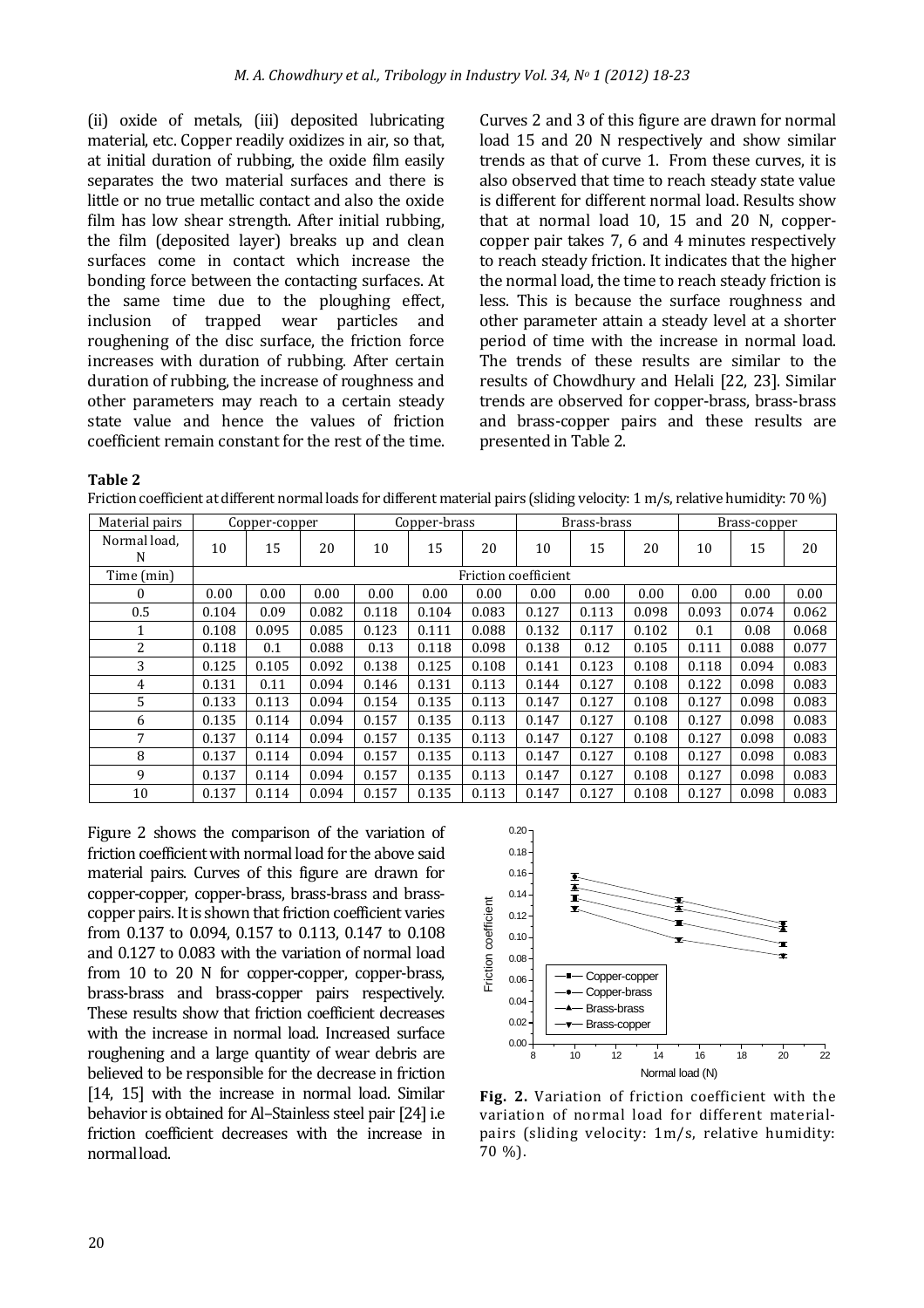From the obtained results, it can also be seen that the highest values of the friction coefficient are obtained for copper-brass pair and the lowest values of friction coefficient are obtained for brass-copper pair. The values of friction coefficient of brass-brass pair and coppercopper pair are found in between the highest and lowest values. Moreover, it is apparent that the magnitudes of friction coefficient of brassbrass pair are higher than that of copper-copper pair. It was found that after friction tests, the average roughnesses of copper disc of copperbrass pair, brass disc of brass-brass pair, copper disc of copper-copper pair and brass disc of brass-copper pair varied from 1.4-2.3, 1.1-1.9, 0.9-1.7 and 0.8-1.4 µm respectively.

Fig. 3 shows the variation of friction coefficient with the duration of rubbing at different sliding velocities for copper-copper pair. Curves 1, 2 and 3 of Fig. 3 are drawn for sliding velocity 1, 2 and 3 m/s respectively. Curve 1 of this figure shows that during initial rubbing, the value of friction coefficient is 0.09 which increases almost linearly up to 0.114 over a duration of 6 minutes of rubbing and after that it remains constant for the rest of the experimental time. The increase of friction may be associated with ploughing effect and because of roughening of the disc surface. After certain duration of rubbing the increase of roughness and other parameters may reach to a certain steady value hence the values of friction coefficient remain constant for the rest of the time.



**Fig. 3.** Variation of friction coefficient with the variation of duration of rubbing and sliding velocity (normal load: 15 N, relative humidity: 70 %, Pair: copper-copper).

Curves 2 and 3 show that for the higher sliding velocity, the friction coefficient is more and the trend in variation of friction coefficient is almost the same as for curve 1. From these curves, it is also observed that time to reach steady state values are different for different sliding velocities. From these results it is found that at sliding velocity 1, 2 and 3 m/s, copper-copper pair takes 6, 4 and 3 minutes respectively to reach steady friction. It indicates that the higher the sliding velocity, the time to reach steady friction is less. This may be due to the higher the sliding velocity, the surface roughness and other parameters take less time to stabilize. Similar trends are observed for copper-brass, brassbrass and brass-copper pairs and these results are presented in Table 3.

**Table 3.** Friction coefficient at different sliding velocities for different material pairs (normal load: 15 N, relative humidity: 70 %). Material

| Material<br>pairs           | Copper-copper        |       |       | Copper-brass |       |       | Brass-brass |       |       | Brass-copper |       |       |
|-----------------------------|----------------------|-------|-------|--------------|-------|-------|-------------|-------|-------|--------------|-------|-------|
| Sliding<br>velocity,<br>m/s | $\mathbf{1}$         | 2     | 3     | $\mathbf{1}$ | 2     | 3     | 1           | 2     | 3     | 1            | 2     | 3     |
| Time,<br>min                | Friction coefficient |       |       |              |       |       |             |       |       |              |       |       |
| $\Omega$                    | 0.00                 | 0.00  | 0.00  | 0.00         | 0.00  | 0.00  | 0.00        | 0.00  | 0.00  | 0.00         | 0.00  | 0.00  |
| 0.5                         | 0.09                 | 0.112 | 0.137 | 0.104        | 0.125 | 0.14  | 0.113       | 0.129 | 0.143 | 0.074        | 0.09  | 0.111 |
|                             | 0.095                | 0.118 | 0.142 | 0.111        | 0.131 | 0.148 | 0.117       | 0.133 | 0.15  | 0.08         | 0.096 | 0.118 |
| 2                           | 0.1                  | 0.125 | 0.149 | 0.118        | 0.142 | 0.16  | 0.12        | 0.139 | 0.16  | 0.088        | 0.106 | 0.13  |
| 3                           | 0.105                | 0.131 | 0.153 | 0.125        | 0.147 | 0.166 | 0.123       | 0.146 | 0.16  | 0.094        | 0.113 | 0.13  |
| 4                           | 0.11                 | 0.134 | 0.153 | 0.131        | 0.15  | 0.166 | 0.127       | 0.146 | 0.16  | 0.098        | 0.113 | 0.13  |
| 5                           | 0.113                | 0.134 | 0.153 | 0.135        | 0.15  | 0.166 | 0.127       | 0.146 | 0.16  | 0.098        | 0.113 | 0.13  |
| 6                           | 0.114                | 0.134 | 0.153 | 0.135        | 0.15  | 0.166 | 0.127       | 0.146 | 0.16  | 0.098        | 0.113 | 0.13  |
| 7                           | 0.114                | 0.134 | 0.153 | 0.135        | 0.15  | 0.166 | 0.127       | 0.146 | 0.16  | 0.098        | 0.113 | 0.13  |
| 8                           | 0.114                | 0.134 | 0.153 | 0.135        | 0.15  | 0.166 | 0.127       | 0.146 | 0.16  | 0.098        | 0.113 | 0.13  |
| 9                           | 0.114                | 0.134 | 0.153 | 0.135        | 0.15  | 0.166 | 0.127       | 0.146 | 0.16  | 0.098        | 0.113 | 0.13  |
| 10                          | 0.114                | 0.134 | 0.153 | 0.135        | 0.15  | 0.166 | 0.127       | 0.146 | 0.16  | 0.098        | 0.113 | 0.13  |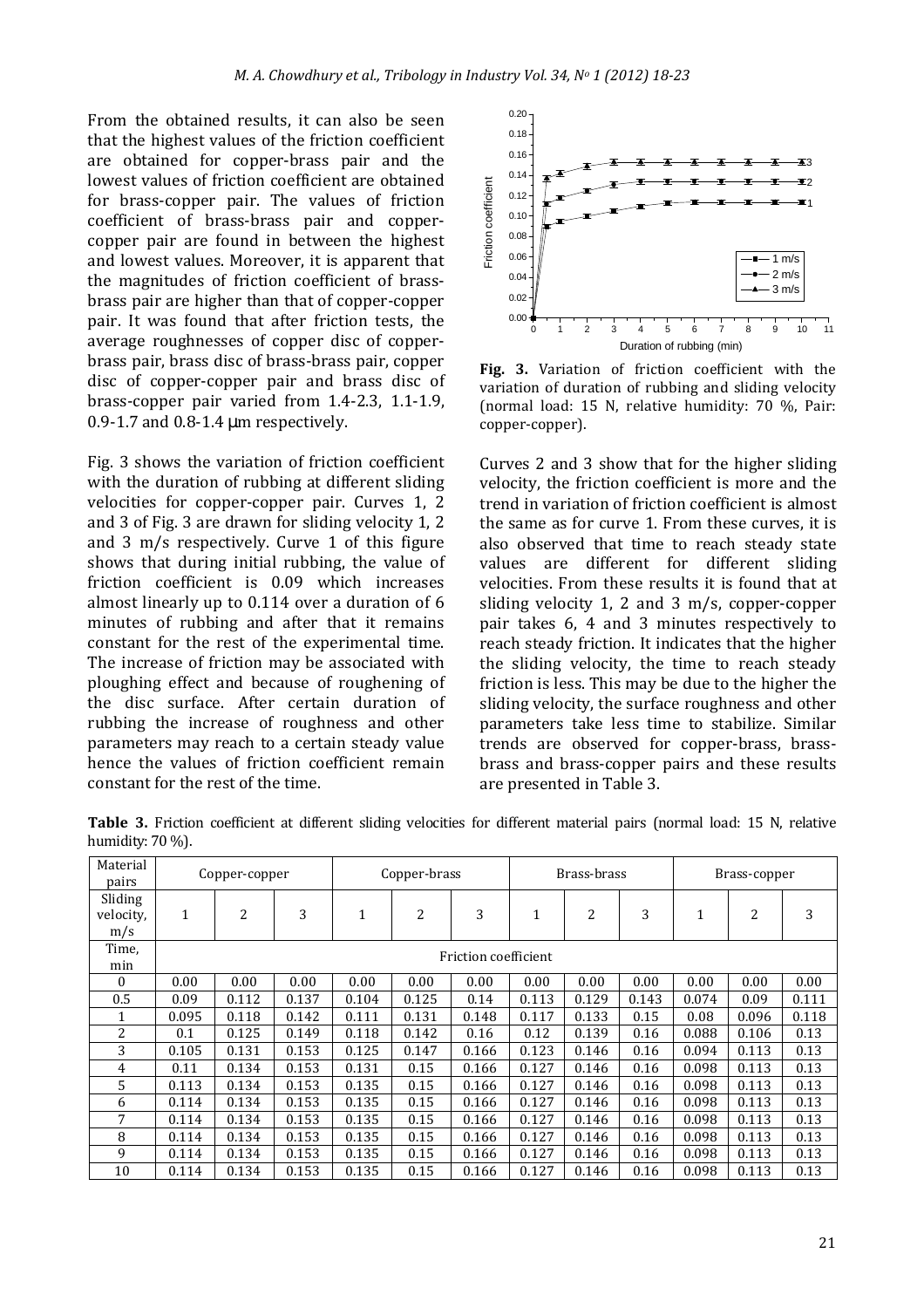Figure 4 shows the comparison of the variation of friction coefficient with sliding velocity for the above mentioned material pairs.



**Fig. 4.** Variation of friction coefficient with the variation of sliding velocity for different materialpairs (normal load: 15 N, relative humidity: 70 %).

Curves of this figure are drawn for coppercopper, copper-brass, brass-brass and brasscopper pairs. It is shown that the friction coefficient varies from 0.114 to 0.153, 0.135 to 0.166, 0.127 to 0.16 and 0.098 to 0.13 with the variation of sliding velocity from 1 to 3 m/s for copper-copper, copper-brass, brass-brass and brass-copper pairs respectively. These results indicate that friction coefficient increases with the increase in sliding velocity. Sliding contact of two materials results in heat generation at the asperities and hence increases in temperature at the frictional surfaces of the two materials. An increase in the temperature generally results in metal softening in the case of low melting point metals. An increase in temperature may result in solid-state phase transformation which may either improve or degrade mechanical properties [13]. The most drastic effect occurs if a metal approaches its melting point and its strength drops rapidly, and thermal diffusion and creep phenomena become more important. The resulting increased adhesion at contacts and ductility lead to an increase in friction [13]. The increase in friction coefficient with sliding velocity due to more adhesion of counterface material (pin) on disc. From the obtained results, it can also be seen that the highest values of the friction coefficient are obtained for copper-brass pair and the lowest values of friction coefficient are obtained for brass-copper pair. The values of friction coefficient of brassbrass pair and copper-copper pair are found in

between the highest and lowest values. In addition, it is observed that the magnitudes of friction coefficient of brass-brass pair are higher than that of copper-copper pair. It was found that after friction tests, the average roughnesses of copper disc of copper-brass pair, brass disc of brass-brass pair, copper disc of copper-copper pair and brass disc of brass-copper pair varied from 1.6-2.5, 1.3-2.1, 1.1-1.8 and 0.9-1.5 µm respectively.

## **4. CONCLUSIONS**

The presence of normal load and sliding velocity indeed affects the friction force considerably. The values of friction coefficient decrease with the increase in normal load for copper-copper, copper-brass, brass-brass and brass-copper pairs. On the other hand, the values of friction coefficient increase with the increase in sliding velocity for the tested material pairs. Friction coefficient varies with the duration of rubbing and after certain duration of rubbing, friction coefficient becomes steady for the observed range of normal load and sliding velocity. It can also be seen that the highest values of the friction coefficient are obtained for copper-brass pair and the lowest values of friction coefficient are obtained for brass-copper pair. The values of friction coefficient of brass-brass pair and copper-copper pair are found in between the highest and lowest values. The magnitudes of friction coefficient of brass-brass pair are higher than that of copper-copper pair.

As (i) the friction coefficient decreases with the increase in normal load (ii) the values of friction coefficient increase with the increase in sliding velocity and (iii) the magnitudes of friction coefficient are different for different sliding pairs, therefore maintaining an appropriate level of normal load, sliding velocity as well as appropriate choice of sliding pair, friction may be kept to some lower value to improve mechanical processes.

## **REFERENCES**

[1] J. F. Archard: *Wear Theory and Mechanisms,* in: M. B. Peterson and W.O. Winer: *Wear Control Handbook,* (Ed.)*,* ASME, New York, NY, pp. 35- 80, 1980.